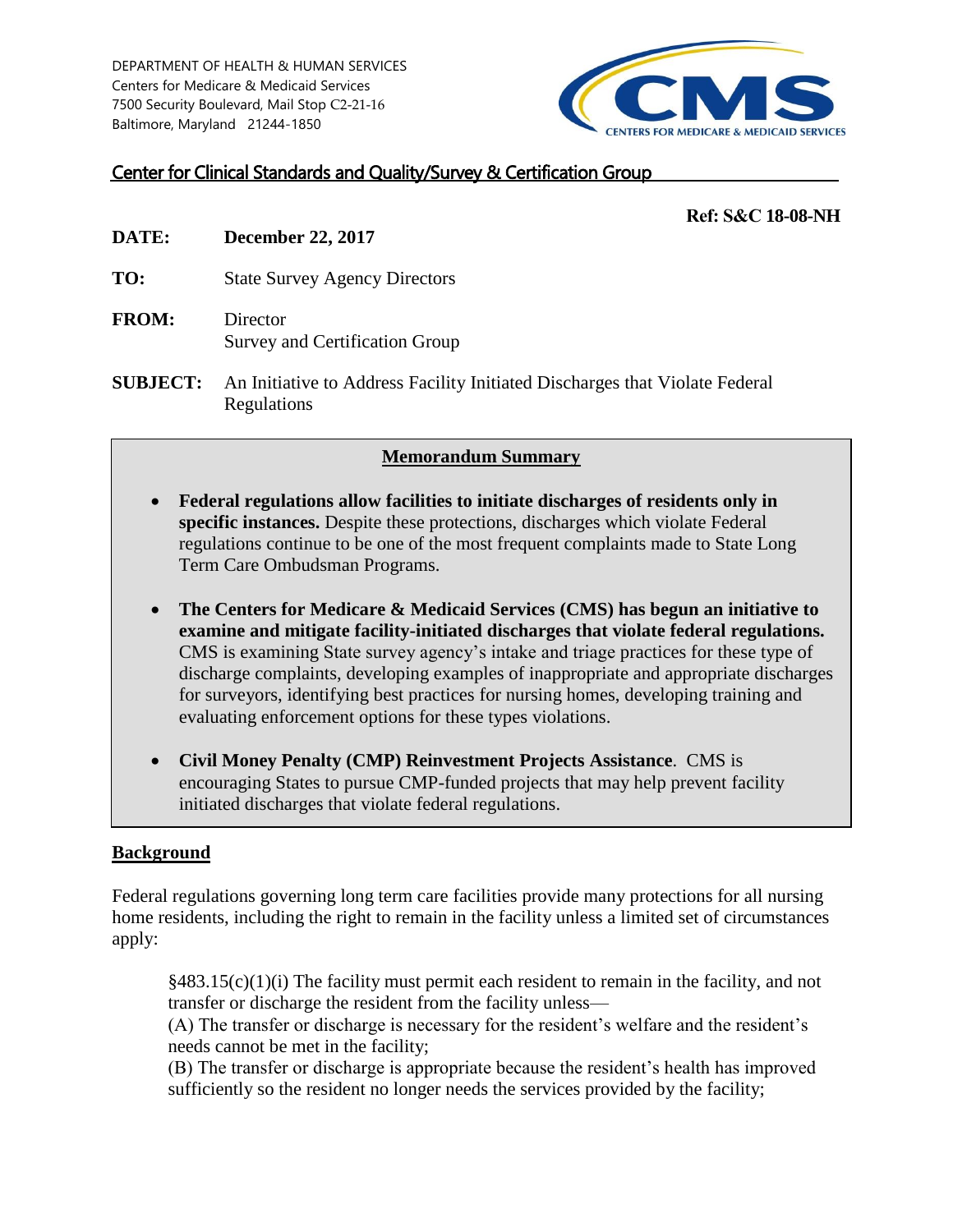(C) The safety of individuals in the facility is endangered due to the clinical or behavioral status of the resident;

(D) The health of individuals in the facility would otherwise be endangered; (E) The resident has failed, after reasonable and appropriate notice, to pay for (or to have paid under Medicare or Medicaid) a stay at the facility. Nonpayment applies if the resident does not submit the necessary paperwork for third party payment or after the third party, including Medicare or Medicaid, denies the claim and the resident refuses to pay for his or her stay. For a resident who becomes eligible for Medicaid after admission to a facility, the facility may charge a resident only allowable charges under Medicaid; or (F) The facility ceases to operate.

Facilities are required to determine their capacity and capability to care for the residents they admit, so in the absence of atypical changes in residents' conditions, it should be rare that facilities who properly assess their capacity and capability of caring for a resident then discharge that resident based on the inability to meet their needs.

#### **Occurrence of Facility initiated Discharges/Evictions**

Facility-initiated discharges continue to be one of the most frequent complaints made to State Long Term Care Ombudsman Programs. In FY 2015, ''discharge/eviction'' was the most frequent nursing facility complaint category processed by the Long-Term Care Ombudsman Programs nationally.

Discharges which violate federal regulations are of great concern because in some cases they can be unsafe and/or traumatic for residents and their families. These discharges may result in residents being uprooted from familiar settings; termination of relationships with staff and other residents; and residents may even be relocated long distances away, resulting in fewer visits from family and friends and isolation of the resident. In some cases, residents have become homeless or remain in hospitals for months.

The reasons for non-compliant discharges can vary. Analysis of federal deficiencies indicate that some discharges are driven by payment concerns, such as when Medicare or private pay residents shift to Medicaid as the payment source. The most commonly reported reason that residents are discharged is due to behavioral, mental, and/or emotional expressions or indications of resident distress. Sometimes facilities discharge residents while the resident is hospitalized for health concerns unrelated to the behaviors that form the alleged basis for the discharge.

CMS is evaluating facility initiated discharge issues in nursing homes and considering a variety of interventions, including surveyor and provider training, intake and triage training, CMPfunded projects that may help prevent facility initiated discharges that violate federal regulations, and enforcement.

#### **CMP Proposals Encouraged**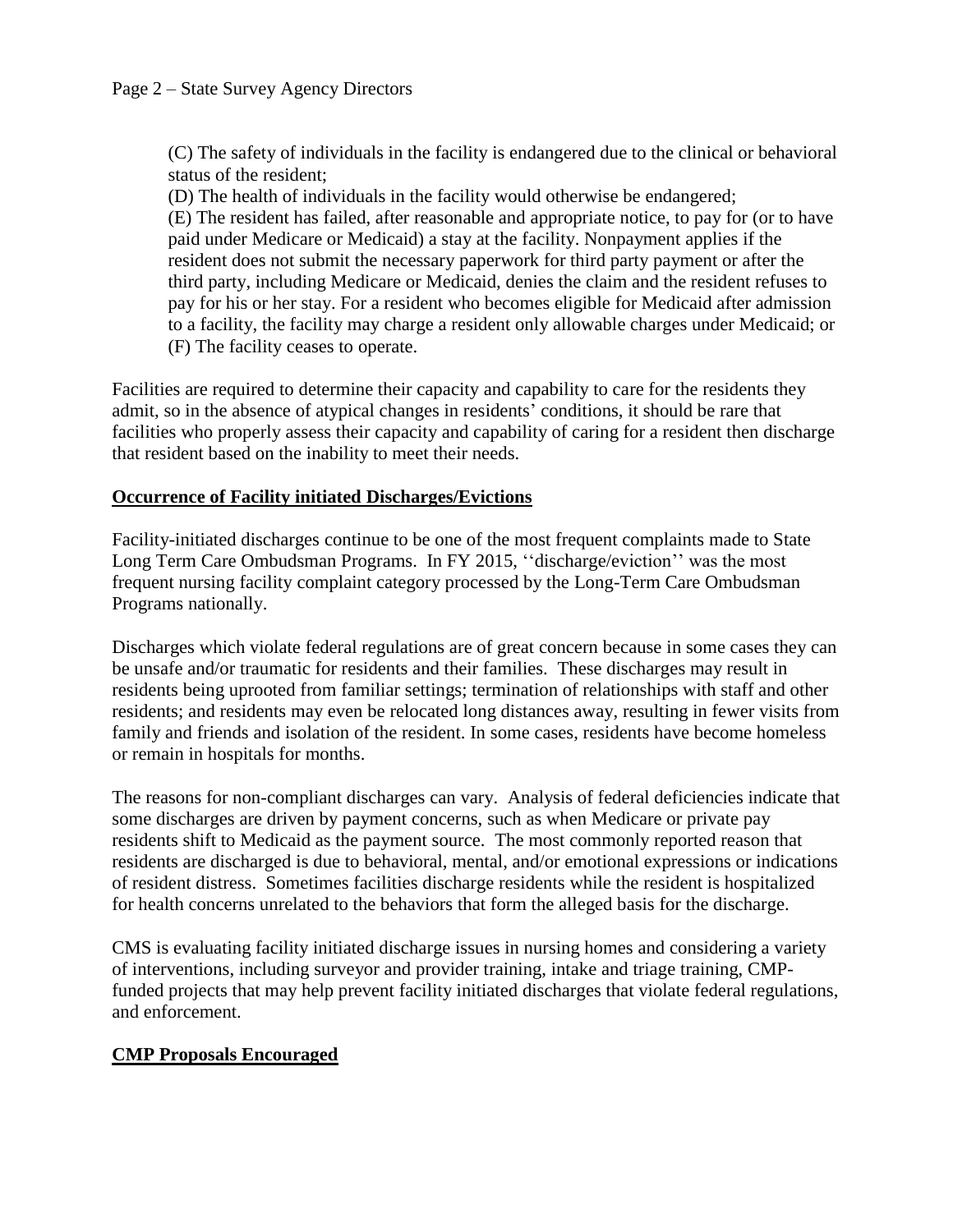Page 3 – State Survey Agency Directors

CMS is encouraging States to consider CMP reinvestment proposals that would utilize funds to prevent improper facility initiated discharges.

Please see S&C 12-13-NH for information on how to submit proposals for CMP funds [\(https://www.cms.gov/Medicare/Provider-Enrollment-and-](https://www.cms.gov/Medicare/Provider-Enrollment-and-Certification/SurveyCertificationGenInfo/Downloads/SCLetter12_13.pdf)[Certification/SurveyCertificationGenInfo/Downloads/SCLetter12\\_13.pdf\)](https://www.cms.gov/Medicare/Provider-Enrollment-and-Certification/SurveyCertificationGenInfo/Downloads/SCLetter12_13.pdf).

Such proposals may include but are not limited to the following:

- Projects designed to educate residents and their families on their rights in relation to facility initiated discharge;
- Projects creating teams of health professionals who could provide immediate support to facilities around the state to reduce risk of harm to self or others when a resident is exhibiting expressions or indications of distress. Such support may include consultation, resident assessments, and/or creating a more person-centered plan of care. This may be accomplished through in-person consultation or remotely with telemedicine;
- Projects designed to educate facility staff on best practices for engaging residents and families in collaborative strategies such as person-centered environments and care plans to reduce resident distress; and/or
- Formation and support of a collaborative group focusing on nursing home issues such as resident placement or transitional care, residents expressing or indicating distress, or medically complex residents such as those with dementia or delirium. Group members may consist of nursing homes, ombudsman, local hospitals, providers of long term services and supports, the regional QIN-QIO, and other stakeholders who have a vested interest in the protection and quality of care nursing home residents receive. Appropriate use of CMP funds for this project may include but are not limited to a meeting space, facilitator, or administrative support for the group. Examples of organizations that could qualify include but are not limited to consumer advocacy organizations, resident or family councils, professional or state nursing home associations, private contractors, etc. We note that funds cannot be used to supplant activities that are already required or funded. For example, it may be appropriate for representatives from QIN-QIO or ombudsman organizations to participate in activities related to these projects, but their specific engagement shouldn't be funded through CMP funds.

# **Transfer of Cases to the RO**

As part of the effort to fully address facility initiated discharges that violate federal regulations, CMS will review deficiencies precipitated by facility-initiated discharges. Unless directed otherwise by the CMS Regional Office (CMS RO), State survey agencies must transfer any case involving facility initiated discharge violations to the CMS RO for review where there is placement in a questionable or unsafe setting, where residents remain hospitalized, where there is a facility pattern, or other circumstances that the RO may identify of cases they would like transferred. This does not change any other enforcement policies that identify cases that must be